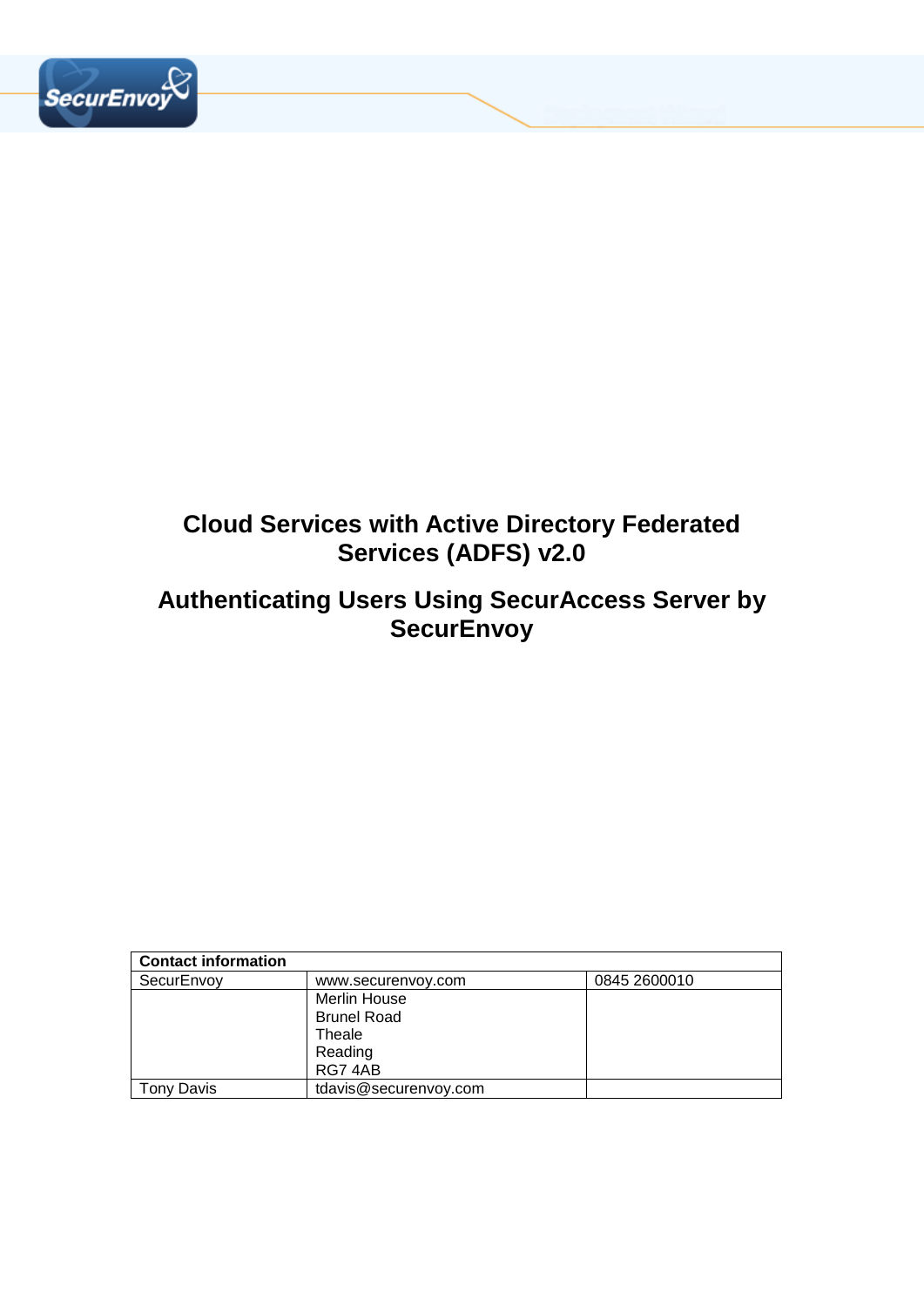

### **Cloud Services with Active Directory Federated Services (ADFS) v2.0**

This document describes how to integrate Cloud Services configured for SSO to a local ADFS 2.0 service with SecurEnvoy two-factor Authentication solution called 'SecurAccess'

Cloud services are designed to provide easy, scalable access to applications, resources and services that can be configured to use a local Active Directory Federation Service (ADFS) and enable local users to sign on with their existing AD credentials.

SecurAccess provides two-factor, strong authentication for remote Access solutions (such as Cloud Services), without the complication of deploying hardware tokens or smartcards. Two-Factor authentication is provided by the use of (your PIN and your Phone to receive the one time passcode)

SecurAccess is designed as an easy to deploy and use technology. It integrates directly into any LDAP server and negates the need for additional User Security databases. SecurAccess consists of two core elements: a Radius Server and Authentication server. The Authentication server is directly integrated with LDAP in real time.

SecurEnvoy Security Server can be configured in such a way that it can use the existing LDAP password. Utilizing the LDAP password as the PIN, allows the User to enter their UserID, Domain password and One Time Passcode received upon their mobile phone. This authentication request is passed via the Radius protocol to the SecurEnvoy Radius server where it carries out a Two-Factor authentication. It provides a seamless login into the Windows Server environment by entering three pieces of information. SecurEnvoy utilizes a web GUI for configuration. All notes within this integration guide refer to this type of approach.

### **The equipment used for the integration process is listed below:**

#### **Cloud Services**

Any ADFS V2 Compatible Application or Cloud Service

### **Microsoft**

Microsoft Server 2008 R2 with ADFS 2.0 Installed

#### **SecurEnvoy**

Microsoft Server (can be installed on the same server as ADFS or on a separate server) IIS installed with SSL certificate (required for management and remote administration) Active Directory installed or connection to Active Directory via LDAP protocol.

SecurAccess software release v7.2.504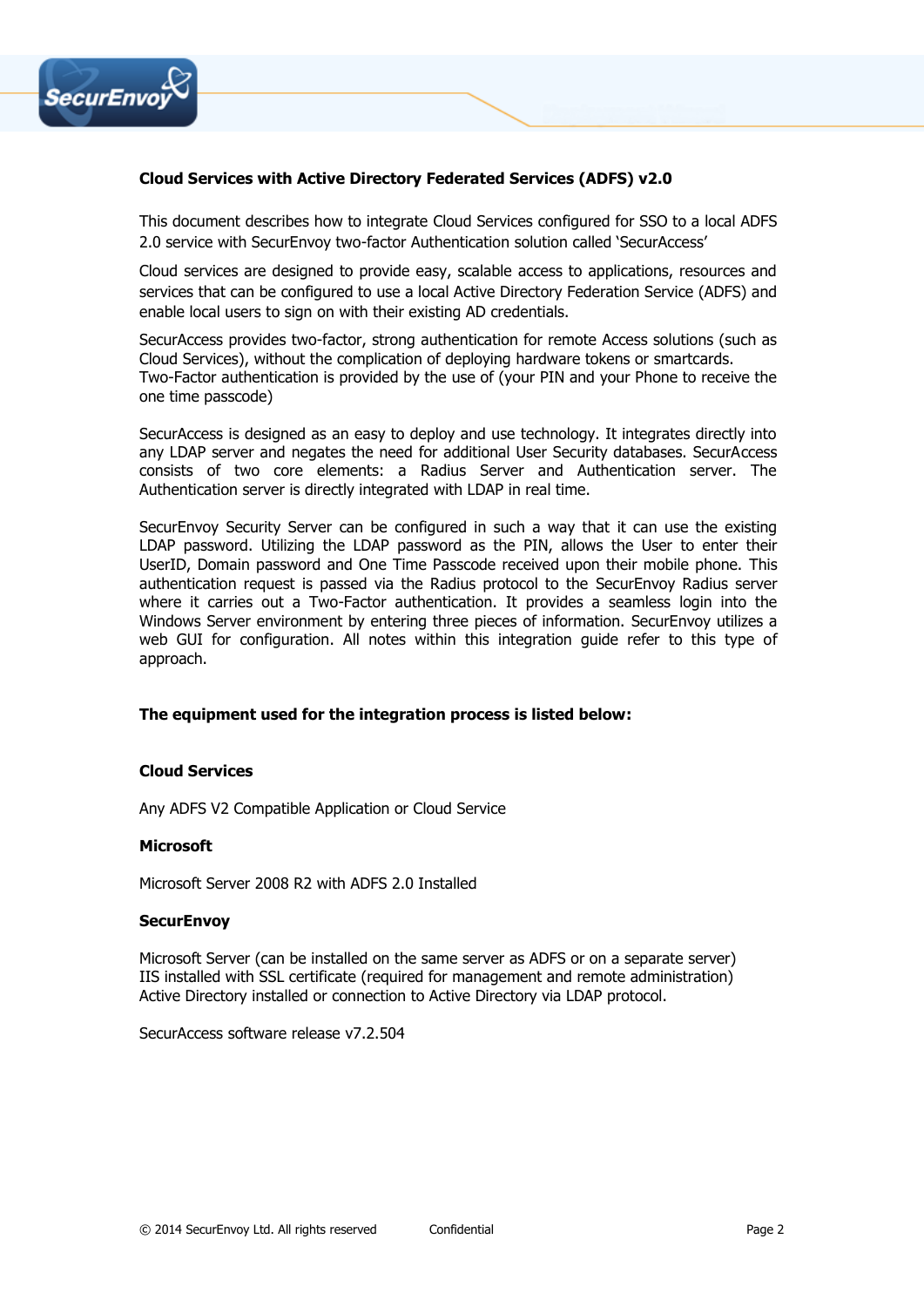

### **Index**

### **1.0 Prerequisites**

SecurEnvoy Security Server has been installed with the Radius service and has a suitable account that has read and write privileges to the Active Directory. If firewalls are between the SecurEnvoy Security server, Active Directory servers, and the ADFS server(s), additional open ports will be required.

IIS Agent has been installed as per the SecurEnvoy IIS Agent Installation and Admin Guide:

**[IIS Agent Installation Guide.pdf](https://www.securenvoy.com/integrationguides/iis%20agent%20installation%20guide.pdf)** 

**The following table shows what token types are supported.**

| <b>Token Type Supported</b> |  |
|-----------------------------|--|
| Real Time SMS or Email      |  |
| Preload SMS or Email        |  |
| Soft Token Code             |  |
| Soft Token Next Code        |  |
| <b>Voice Call</b>           |  |
| One Swipe                   |  |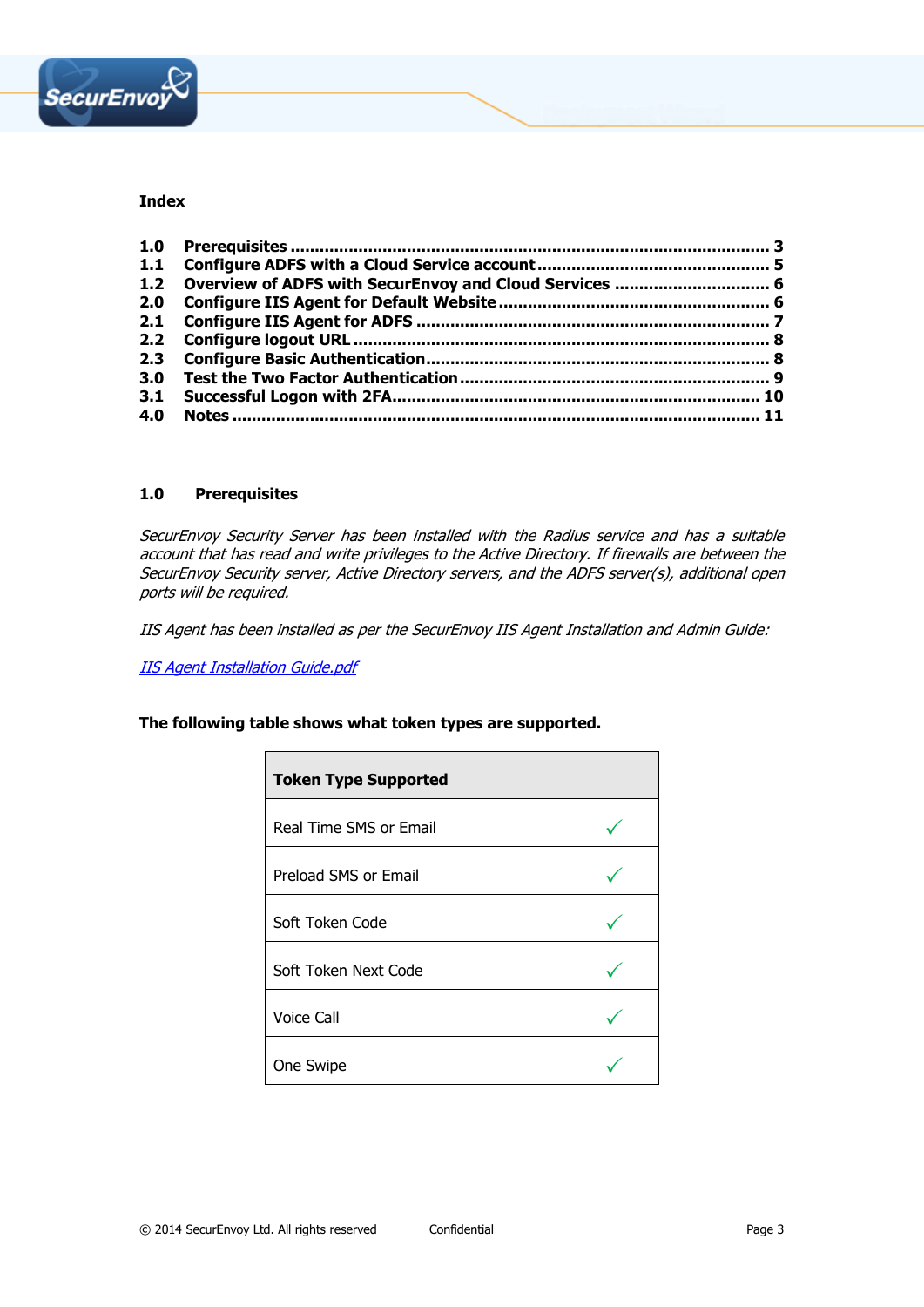

# **1.1 Configure ADFS with a Cloud Service account**

Install and configure ADFS V2 with your SAML claims aware application or other cloud service that support ADFS V2. The following is a list of examples:

[AD FS 2.0 Step-by-Step and How To Guides](http://technet.microsoft.com/en-us/library/dd727938(WS.10).aspx) [Amazon web services](http://blogs.aws.amazon.com/security/post/Tx71TWXXJ3UI14/Enabling-Federation-to-AWS-using-Windows-Active-Directory-ADFS-and-SAML-2-0) [Microsoft Dynamics CRM](http://blogs.msdn.com/b/niran_belliappa/archive/2014/01/16/step-by-step-configuring-crm-2013-internet-facing-deployment-ifd.aspx) **[VMware](http://pubs.vmware.com/application-manager-administrator-host-15/index.jsp?topic=%2Fcom.vmware.administrator.doc_host_15%2FGUID-83BE85A2-8A7A-45B2-9A44-336643BCA334.html)** 

# **1.2 Overview of ADFS with SecurEnvoy and Cloud Services**



Active Directory Federation Service (ADFS) is a software component from Microsoft® that allows users to use single sign-on (SSO) to authenticate to multiple web applications which may be located across organization boundaries.

Identity federation is established between two organizations by establishing trust between two security realms. A federation server on one side (the Accounts side) authenticates the user through the standard means in Active Directory Domain Services and then issues a token containing a series of claims about the user, including its identity.

On the other side (the Resources side), another federation server validates the token and issues another token for the local servers to accept the claimed identity. This allows a system to provide controlled access to its resources or services to a user that belongs to another security realm without requiring the user to authenticate directly to the system and without the two systems sharing a database of user identities or passwords.

SecurEnvoy IIS agent monitors all requests by using the ISAPI filter program "webauthfilter". If a request to ADFS is detected, the filter checks to see if a valid un-tampered cookie is available and that it hasn't timed out. If the cookie is OK then the request is passed on. If the cookie is unavailable or has timed out the ISAPI filter redirects the request to SecuEnvoyAuth/webauth.exe. This program requests a UserID, Pin and Passcode and sends it to the security server for authentication. If the security server returns AUTH OK then webauth.exe creates a valid cookie and redirects the request back to the original page.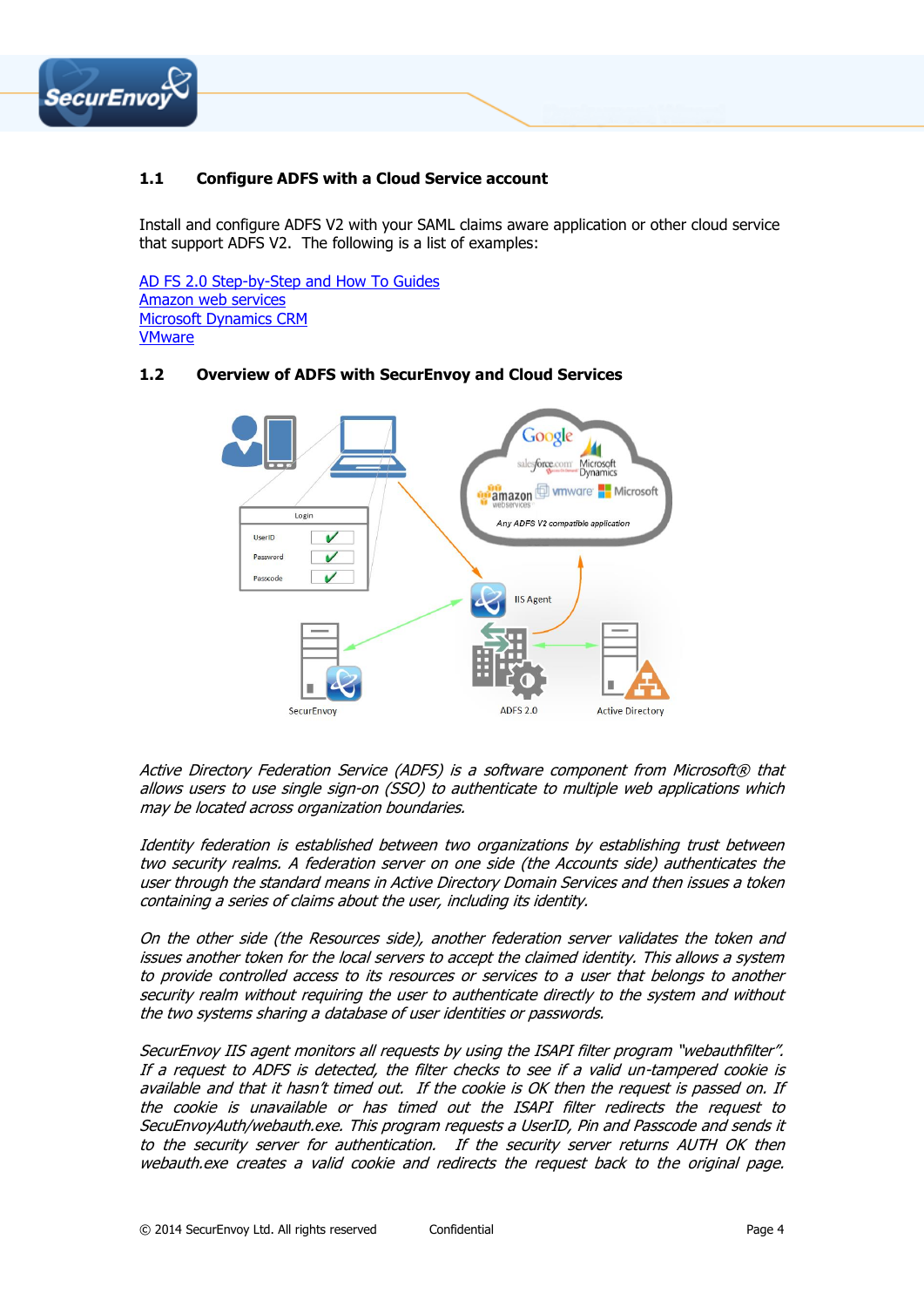

# **2.0 Configure IIS Agent for Default Website**

Launch the IIS management interface, either from "Start", "Administration Tools" or from the Server Manager

Expand the sites list on the navigation pane and select "Default Web Site", then scroll down the centre panel and press the "SecurEnvoy Two Factor" icon.



Enable the tick box to "Enable Authentication On Site Default Web Site"

Click "Apply" when complete.

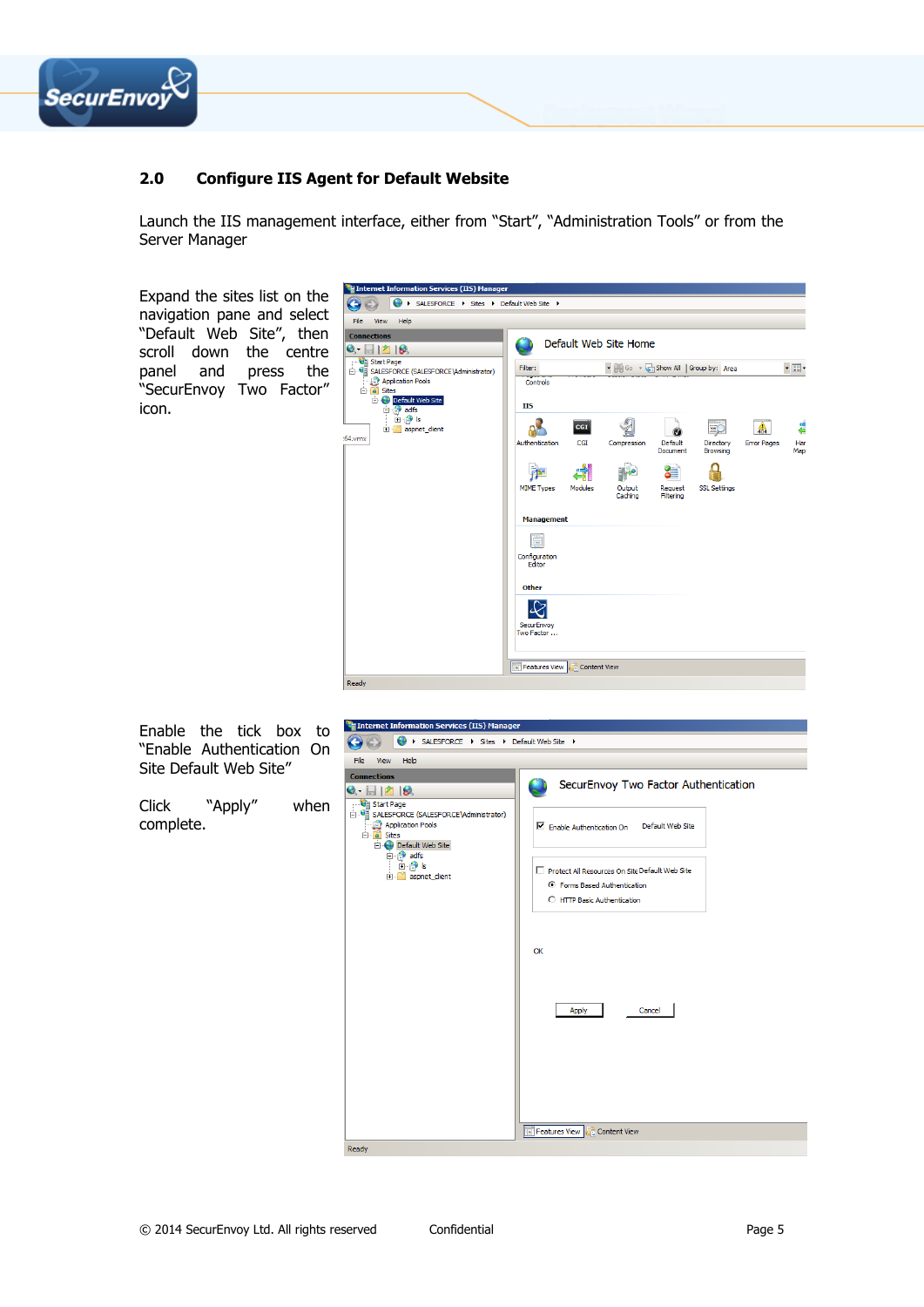

# **2.1 Configure IIS Agent for ADFS**

Under Default Web Site, expand adfs and select ls, scroll down the centre panel and select "SecurEnvoy Two Factor"





Ready

### **Note**

The virtual directory SecurEnvoyAuth MUST be a member of the ADFSAppPool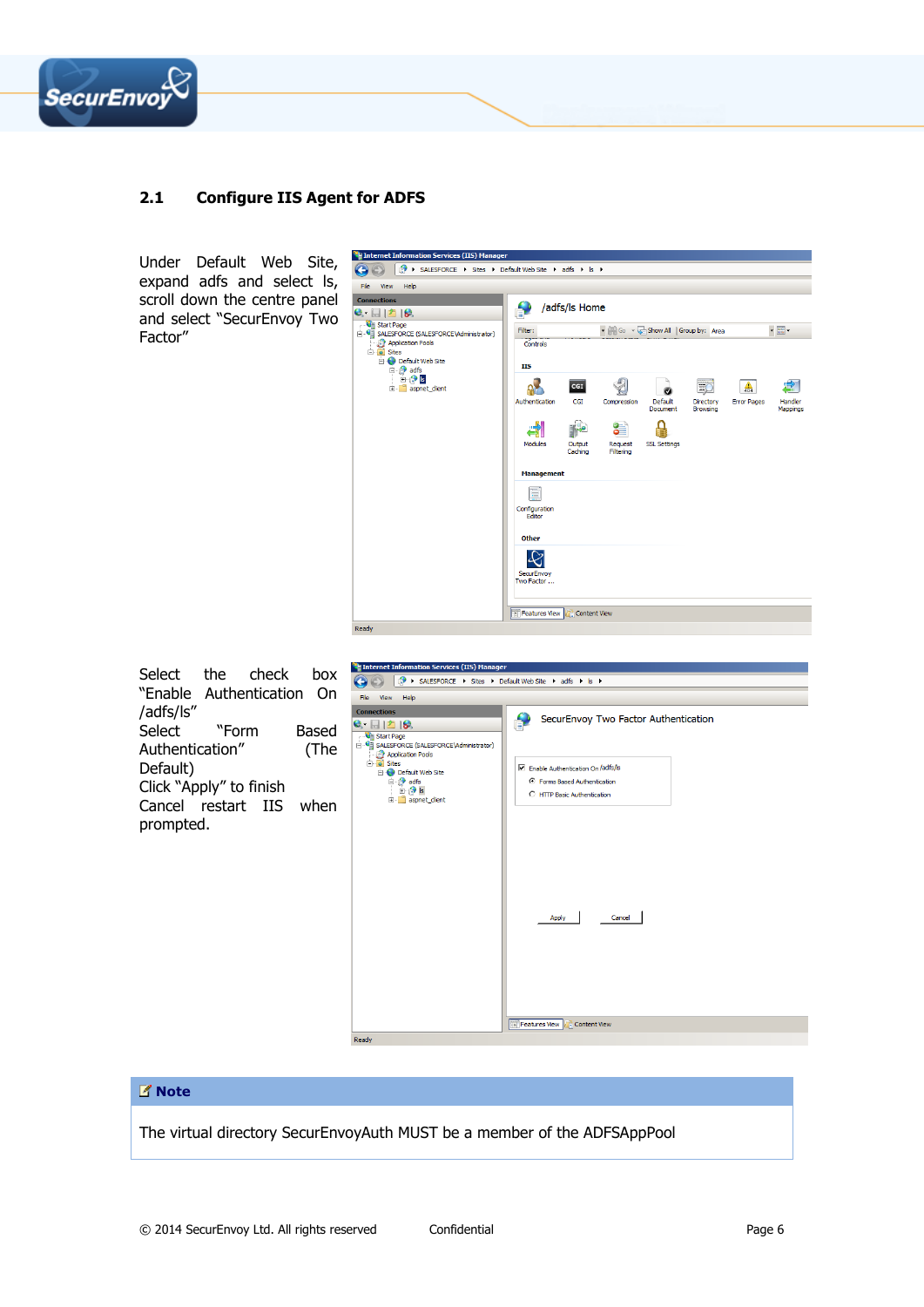

## **2.2 Configure logout URL**

| In the Navigation pane,                                                                                                                                    | Internet Information Services (IIS) Manager                                                                                                                                                                                                                                    |                                                                                                                                                                                                             |
|------------------------------------------------------------------------------------------------------------------------------------------------------------|--------------------------------------------------------------------------------------------------------------------------------------------------------------------------------------------------------------------------------------------------------------------------------|-------------------------------------------------------------------------------------------------------------------------------------------------------------------------------------------------------------|
| select top level host name                                                                                                                                 | $\begin{array}{c} \bigcirc \vdash \end{array}$ > SALESFORCE ><br>$\Theta$ $\Theta$                                                                                                                                                                                             |                                                                                                                                                                                                             |
|                                                                                                                                                            | View<br>Help<br>File                                                                                                                                                                                                                                                           |                                                                                                                                                                                                             |
| (the 2nd line down).<br>Scroll down the centre<br>panel and press the<br>"SecurEnvoy Two Factor"<br>icon.<br>Setup<br>your required<br>inactivity timeout. | <b>Connections</b><br>JI<br>$Q -   $ $  $ $  $ $  $<br>Start Page<br>E SALESFORCE (SALESFORCE\Administrator)<br>Application Pools<br>$\Box$ o Sites<br><b>E</b> Default Web Site<br><b>E</b> adfs<br><b>E</b> P Is<br>aspnet_dient<br><b>Trusted Networks</b><br><b>Delete</b> | SecurEnvoy Two Factor Authentication<br>Authentication Timeout (minutes) 360<br>○ Timeout on inactivity ⊙ Timeout after last auth<br>Override recieved hostname with<br>Allow non secure connections (http) |
| URL<br>Add<br>the<br>logout                                                                                                                                | Add<br>Logoff URL's<br>Delete                                                                                                                                                                                                                                                  | wsignoutcleanup                                                                                                                                                                                             |
| wsignoutcleanup                                                                                                                                            | Add                                                                                                                                                                                                                                                                            |                                                                                                                                                                                                             |
| Restart<br><b>IIS</b><br>when<br>prompted.                                                                                                                 | Apply                                                                                                                                                                                                                                                                          | Cancel                                                                                                                                                                                                      |
|                                                                                                                                                            | Features View   Content View                                                                                                                                                                                                                                                   |                                                                                                                                                                                                             |
|                                                                                                                                                            | Ready                                                                                                                                                                                                                                                                          |                                                                                                                                                                                                             |

### **2.3 Configure Basic Authentication**

Navigate back to Default Web Site  $>$  adfs  $>$  ls and select the Authentication icon

Make sure that **only** Basic Authentication is Enabled

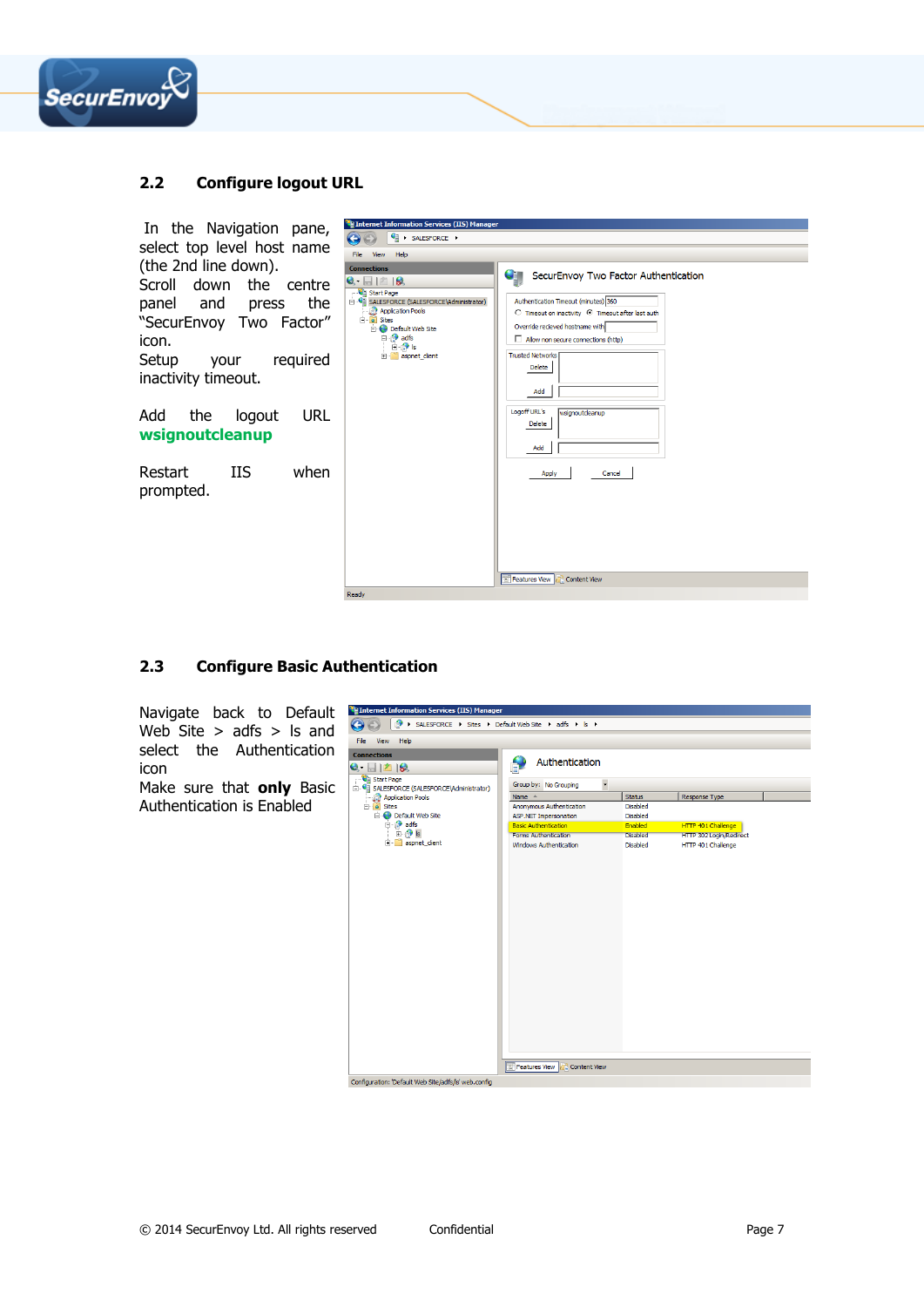

# **3.0 Test the Two Factor Authentication**

Test the Two Factor Web authentication by opening a browser and going to the URL for the Web server i.e.

| https://your_server_na<br>me/adfs/ls (Don't | SecurEnvoy Tokenless Two F X                                       | -10<br>$\mathbf{x}$ |
|---------------------------------------------|--------------------------------------------------------------------|---------------------|
| forget the https)                           | ← → C   A https://salesforce.testlab.local/adfs/ls/                | ☆<br>$\equiv$       |
| User logon screen is<br>shown.              | <b>SecurEnvoy</b><br>Two Factor Authentication                     |                     |
| Enter your UsedID and<br>Password:          |                                                                    |                     |
|                                             | <b>SecurEnvoy Tokenless Authentication</b>                         |                     |
|                                             | <b>One Swipe</b>                                                   |                     |
|                                             | Enter UserID:<br>Enter Pin or Windows Password:<br>Manage My Token |                     |
|                                             | Login                                                              |                     |
|                                             |                                                                    |                     |
|                                             | SecurEnvoy Patented Tokenless Two Factor Authentication            |                     |
|                                             |                                                                    |                     |

User is then presented with their two factor authentication type:

| Pre load, Realtime and | <b>SecurEnvoy Tokenless Authentication</b>         |
|------------------------|----------------------------------------------------|
| Soft tokens:           | <b>Enter Your 6 Digit Passcode</b><br>Login        |
| <b>VOICE tokens:</b>   | <b>SecurEnvoy Tokenless Authentication</b>         |
|                        | Answer Phone, Passcode 794850, Then Login<br>Login |
| One Swipe:             |                                                    |
|                        | <b>One-Swipe</b>                                   |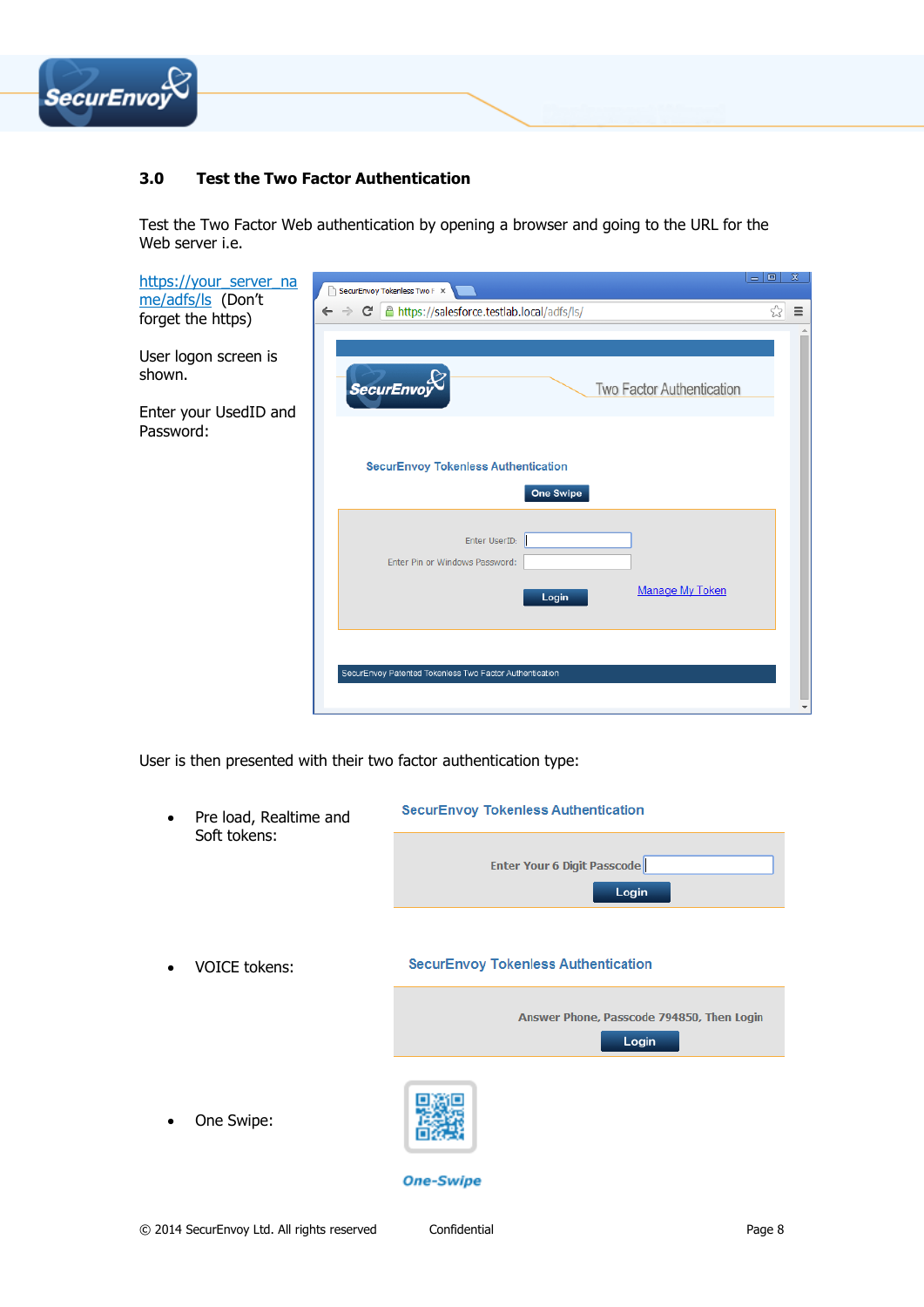

# **3.1 Successful Logon with 2FA**

User authenticates successfully and is presented with their Cloud Services login screen:



## **Note**

Configure your domain name within seiis.ini (C:\Windows):

# Default Domain Name to use if no domain information is included in this UserID (leave blank if not required) DefaultDomain="yourdomain"

This will allow your users to logon to SalesForce without specifying the domain name: domain\UserID